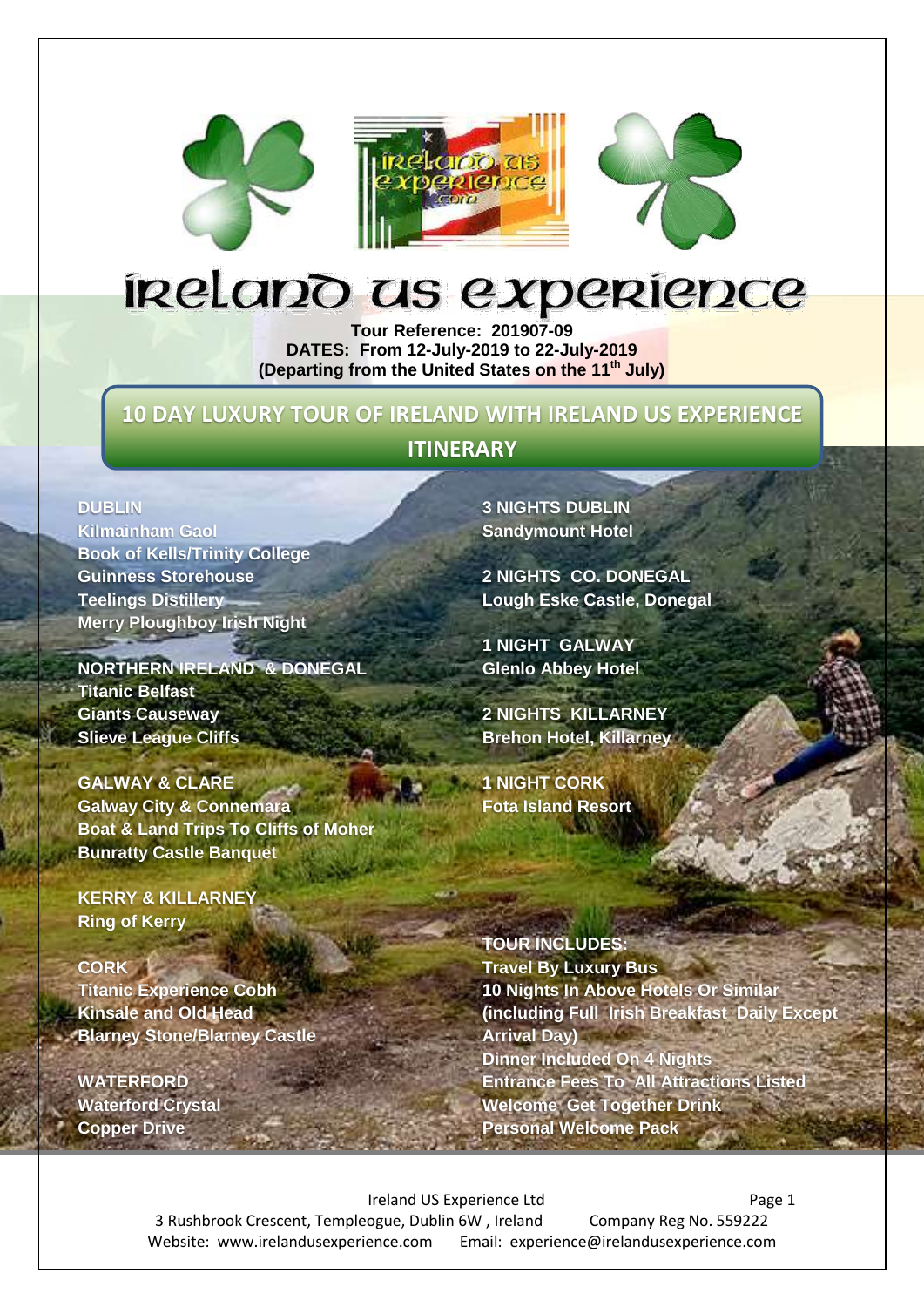# Ten Day Luxury Tour Of Ireland With Ireland US Experience **ITINERARY**

#### **Thurs JULY 11 th 2019 – DEPARTURE FROM THE USA**

Your adventure begins as you take to the air on your journey to the Emerald Isle.

#### **Fri JULY 12 th 2019 - DUBLIN**

Welcome to Ireland. On arrival, we will take a short tour of some of Dublin's most famous sights before arriving at Kilmainham Gaol, where many of Ireland's most famous revolutionary heroes over the centuries were imprisoned or met their final end. We will then take in a few more sights on our way to lunch. Then it's on to the home of one of Ireland's other famous beverage makers when we drop into the newly opened Teelings Distillery in the heart of Dublin. Here you can actually walk through the working distillery and see how water and grain is magically transformed into golden amber – and sample some afterwards, of course! Then we arrive at your hotel for the next two



days, the Sandymount Hotel near the center of Dublin, where, after check in, you are invited for a welcome drink with your guides, Pat and David. They will talk you through your tour and give some extra suggestions of things to do during your stay.



**The Guinness Storehouse The Long Hall, Trinity College The Slieve League Cliffs** 

#### **Sat JULY 13 th 2019 – DUBLIN**

We have another fun-packed day in Dublin. You will be collected from your hotel and taken to see the magical Book of Kells and Library in Trinity College. After lunch you will visit one of Dublin's most famous attractions, the Guinness Storehouse, officially the most popular visitor attraction in the Republic of Ireland, and you will find out why when you see the panoramic view of the city from the Gravity Bar as you learn how to pull a proper pint of 'the Black Stuff'. Then its back on the bus, where you will be taken on a tour of the hightlights of Dublin city, before arriving back at your hotel where you can relax for the evening. Or maybe enjoy another pint or two!

Ireland US Experience Ltd Page 2 3 Rushbrook Crescent, Templeogue, Dublin 6W , Ireland Company Reg No. 559222 Website: www.irelandusexperience.com Email: experience@irelandusexperience.com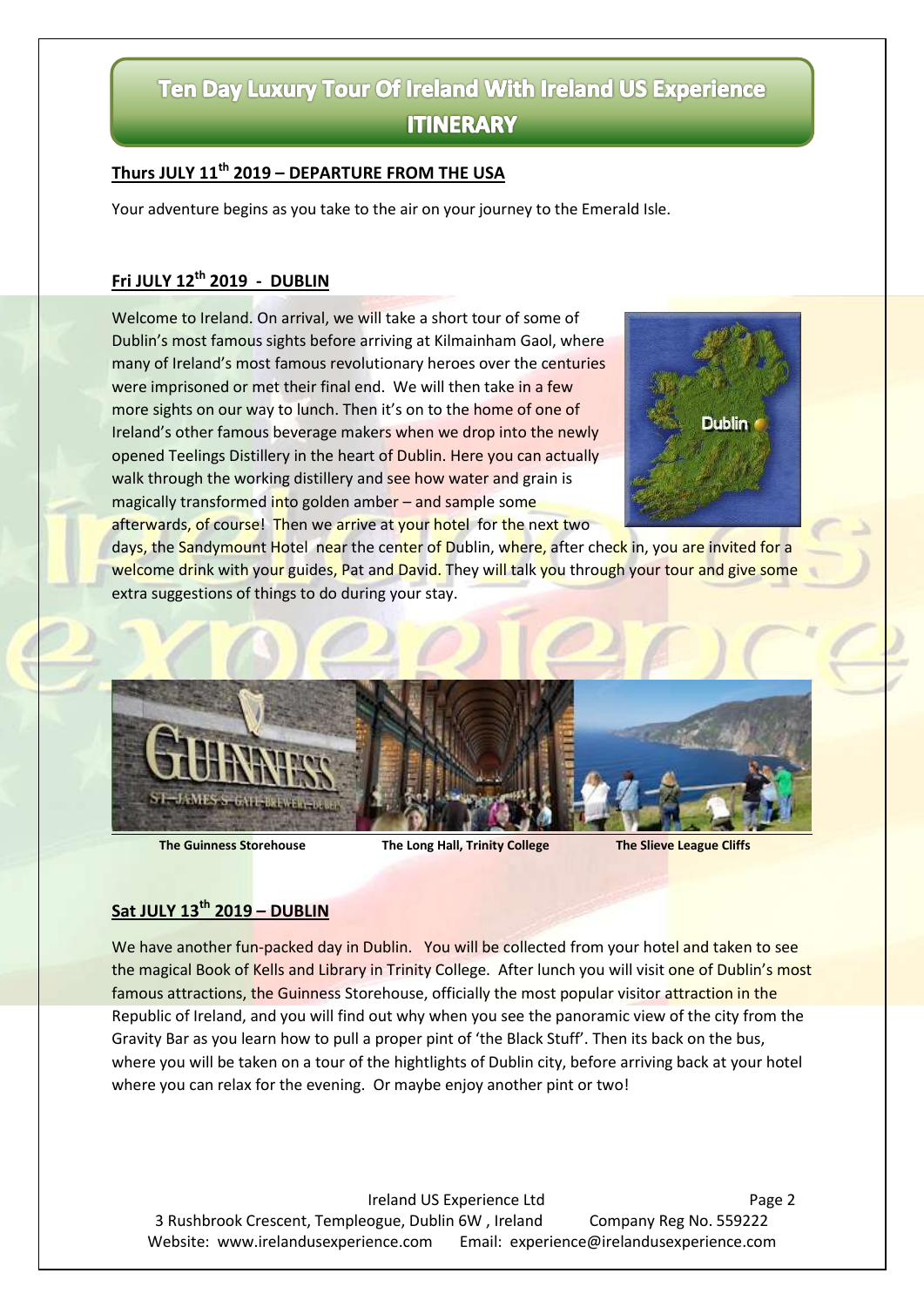#### **Sun JULY 14 th 2019 – TITANIC, CAUSEWAY COAST, GIANTS CAUSEWAY & DONEGAL**



We take our leave of Dublin and travel up to Belfast to enjoy the Titanic Belfast, voted the World's Top Visitor Attraction in 2017, and see how the most famous / infamous ship in history was conceived and built, then find out what it would have been like to travel on board, and discover what really happened that famous night in 1912 when the "unsinkable" Titanic sank on her maiden voyage. Following this, we will travel along Antrim's fabulous Causeway Coast where you may see Scotland across the Irish Sea, and visit the Giants Causeway, one of the most famous natural phenomena in Europe. We will then travel back across the border into the Republic, and proceed to our hotel for the next two nights, the only 5-Star hotel in Donegal, Lough Eske Castle Hotel & Spa, which as its name suggests, is located in a genuine Irish castle.

#### **Mon JULY 15 th 2019 – DONEGAL**

Donegal was named as the Coolest Place on the Planet by National Geographic Traveller in 2017, and today you will find out why. After breakfast we will pass through the fishing village of Killybegs on our way to visit the Slieve League Cliffs, the highest sea cliffs in Europe. We will then travel back to Lough Eske where you will have the remainder of the afternoon free to enjoy the leisure facilities in the castle, or to walk around the spacious grounds and lakes that surround the it, before freshening up for the dinner we have arranged for you in the hotel that night. **Lough Eske Castle**





#### **Tue JULY 16 th 2019 – GALWAY**

We will depart Donegal this morning, and travel leisurely down through the fabulous scenery of the Wild Atlantic Way through Sligo, Mayo and the wilds of Connemara to Galway city, stopping for lunch along the way in Drumcliffe where you will have time to visit the grave of one of Ireland's greatest writers, W.B. Yeats. Again we have a very special hotel for you to stay in when we arrive at Glenlo Abbey Hotel on the outskirts of Galway. One of the unique features of the hotel is its Pullman Restaurant, which is located in two original carriages from the famed Orient Express. You will have the evening free to enjoy the facilities and grounds in the hotel, or take a trip into Galway city to enjoy its fantastic night life.

Ireland US Experience Ltd Page 3 3 Rushbrook Crescent, Templeogue, Dublin 6W , Ireland Company Reg No. 559222 Website: www.irelandusexperience.com Email: experience@irelandusexperience.com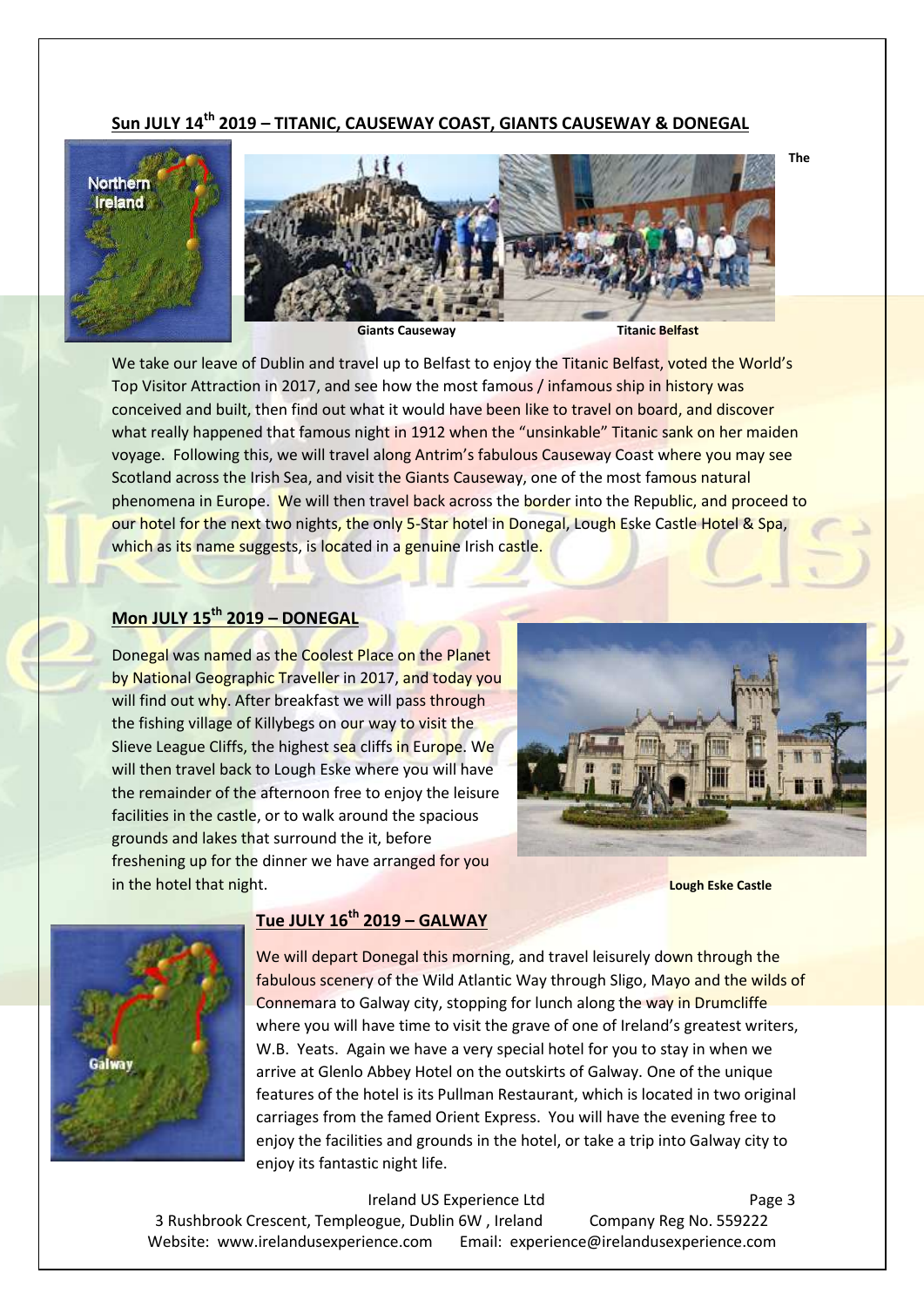

#### **Wed JULY 17 th 2019 – CLIFFS OF MOHER & BUNRATTY CASTLE**

We will take our leave of Galway, as we have a boat to catch, and will travel down the coast to Doolin in Country Clare, where we will take a cruise past one of Ireland's most famous landmarks, the spectacular Cliffs of Moher, and see them as few others have seen them – from the ocean side. We will then see the Cliffs from the landward side, before we stop for lunch in Doolin, and then head down to our hotel for the evening, the Bunratty Castle Hotel, located directly across the road from Bunratty Castle itself, where we have arranged for you to visit the famous Irish Medieval Banquet and Show.

#### **Thurs JULY 18th 2019 – DINGLE & KILLARNEY**

After breakfast we will head down to the 'Kingdom of Kerry' where we will drive along the Dingle Peninsula to visit the fishing town of Dingle, stopping off at the South Pole Inn in Anniscaul, home of the Antarctic explorer Tom Crean, who travelled with both Scott and Shackleton on their explorations of the South Pole. Then we move on to one of the most famous towns in Ireland, Killarney, where we will spend the next two nights there in the Brehon Hotel.

#### **Fri JULY 19th 2019 – THE RING OF KERRY TOUR**

Today we will embark on a tour of the famous Ring of Kerry, with some of the most spectacular scenery in the world. We will finish up back in Killarney where we will visit the National Park and famed Lakes of Killarney. After your full day of travels, we will arrive back at the Brehon Hotel, where we have arranged an evening meal for you.



 **The Bunratty Castle Singers The Cliffs of Moher Lady's View-Ring of Kerry**

#### **Sat JULY 20th 2019 – COBH & KINSALE**

Today we will visit the 'Rebel County' of Cork. We will cross the Kerry border and drop in to Blarney and give you a chance to kiss the Blarney Stone in Blarney Castle reputed to give you the 'gift of eloquence' or simply visit the castle gardens and world famous store if you don't like heights. Then we travel on to the picturesque fishing village of Kinsale, and then move on to historic Cobh, where you will get the chance to visit the Titanic Experience and Cobh Heritage Centre, located at the last port that the illfated ship set sail from on its first and last tragic journey. We will then check-in to our hotel for the evening, the Fota Island Resort, where we have the evening free to enjoy its facilities or just have a quiet evening in.



Ireland US Experience Ltd Page 4 3 Rushbrook Crescent, Templeogue, Dublin 6W , Ireland Company Reg No. 559222 Website: www.irelandusexperience.com Email: experience@irelandusexperience.com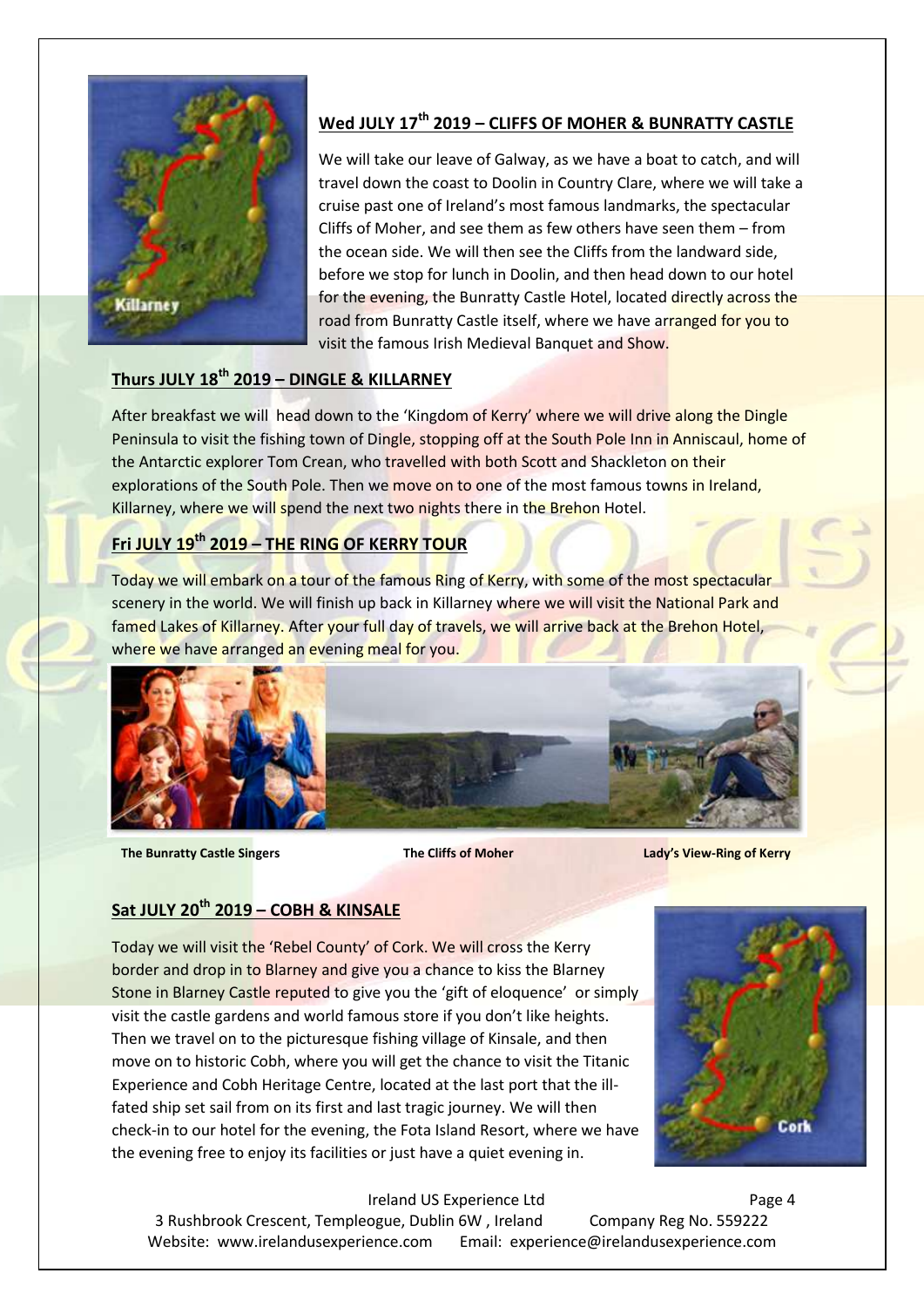#### **Sun JULY 21st 2019 – WATERFORD CRYSTAL & RETURN TO DUBLIN**



We head off after breakfast and head further east to the medieval city of Waterford, passing through the Copper Coast Drive along Ireland's southern coastline through Dungarvan and on to Waterford city. On our arrival we will visit the Waterford Crystal factory and see how the world famous glassware is made by hand. We are then back on the bus, returning to Dublin, where our trip began. We will again check back into the Sandymount Hotel. After a rest and freshen up you will be collected from the hotel at 5.30pm and spend your last evening in Dublin in the award winning Merry Ploughboy Pub in the shadow of the Dublin mountains, where you will experience a thoroughly entertaining evening of live music and Irish dancing, while enjoying a fabulous three course meal.



**The Merry Ploughboy The Merry Ploughboy Dancers**

#### **Mon JULY 22 nd 2019 – THE SAD BIT**

Transfer from your hotel to the Airport, for the saddest part of any vacation - the journey home. Check-In requires you to be at the airport three hours prior to take-off, but we will make sure to get you there on time.



Ireland US Experience Ltd Page 5 3 Rushbrook Crescent, Templeogue, Dublin 6W , Ireland Company Reg No. 559222 Website: www.irelandusexperience.com Email: experience@irelandusexperience.com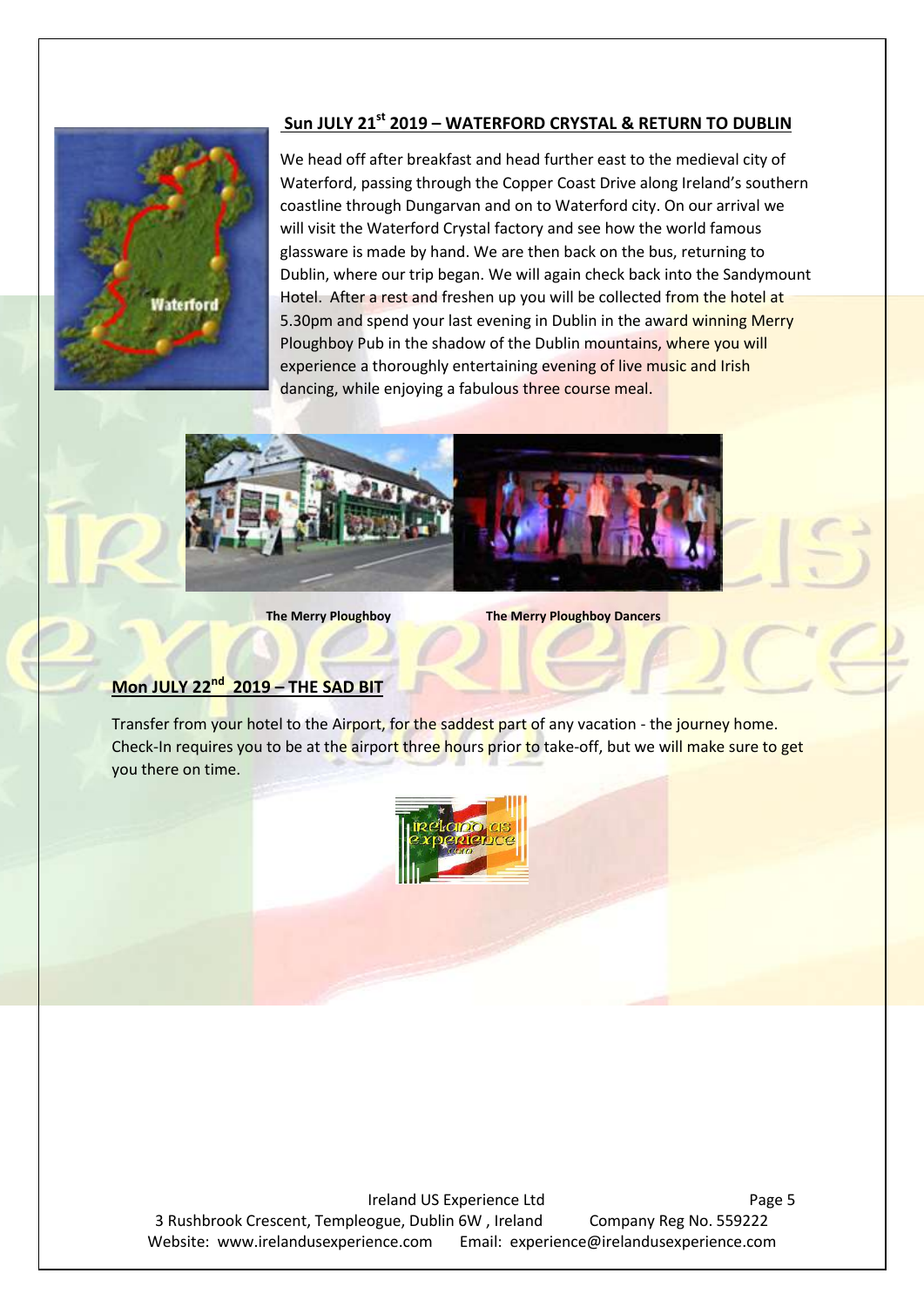# **COSTS OF TOUR**

| <b>Cost of Tour Per Person Sharing In A</b>   |
|-----------------------------------------------|
| <b>Twin or Double Room</b>                    |
| (including flights to Ireland)                |
| <b>Cost of Tour Per Person in Single Room</b> |
| <b>Accommodation</b>                          |
| **<br>(including flights to Ireland)          |

**Euro 3,900 \* (20% Deposit : Euro 780)**

**Euro 4,770 \* (20% Deposit : Euro 954)**

**\* Because we are an Irish company, all payment amounts are quoted in Euro. The amount payable in US Dollars may be higher or lower depending on the Euro/Dollar exchange rate at the time payments are made.**

**\*\* Because the supplement costs on single rooms in Ireland can be almost the same as the twin room costs, if you know another single coming on the trip and don't mind sharing a twin room together, then substantial savings can be made by both of you.**

**A 20% non-refundable deposit is payable at the time of booking to reserve your place on the tour. The balance will be due four months prior to the travel date, and will be nonrefundable once paid. We will include a basic travel insurance policy as part of the package to cover you against any last minute emergencies that might prevent you travelling such as a non pre-existing illness, an immediate family bereavement, or illness while on the tour. You can, of course, take out a more comprehensive travel policy yourself to cover any other eventualities by contacting your own insurance advisor.**

**If you wish, we can arrange a payment plan to spread the cost over quarterly payments between now and the quarter before you travel.**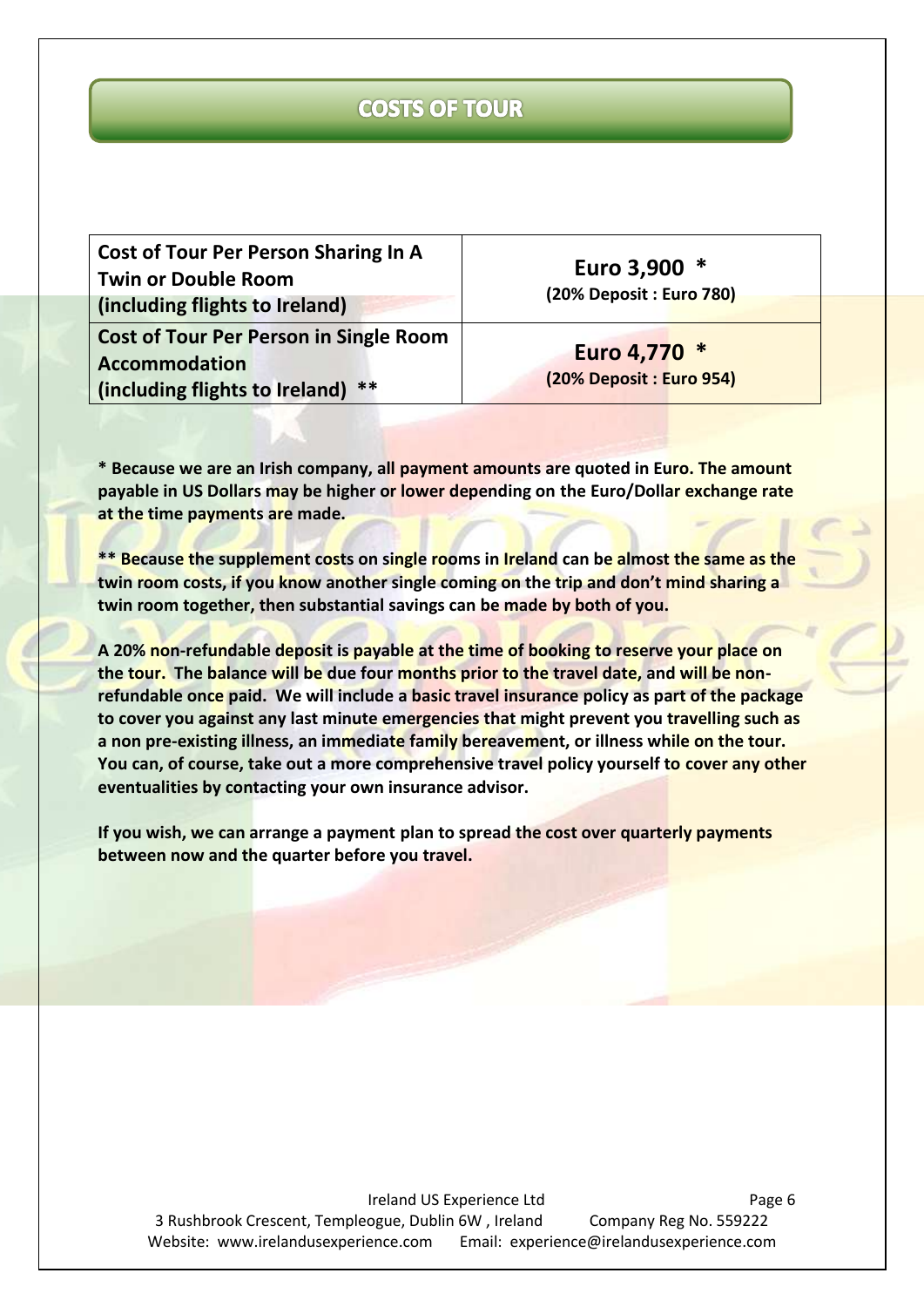# **TERMS & CONDITIONS**

At Ireland US Experience we like to keep things simple, so we don't have reams of tightly packed legal talk that you probably won't ever read or actually understand. What we want to do, when you travel with us, is to ensure that we give you the best possible vacation that we possibly can, and to make sure that you have such an enjoyable and safe time while you are in our care that you will remember and talk about it for years to come. However, there are a few things that we need to highlight to you, so that you are aware of them prior to travelling with us :

- We are an Irish company, based in Ireland, so any bills or invoices we send you will be denominated in Euro. The actual amount in dollars may be higher or lower depending on the actual exchange rate on the dates the payments are made. We currently invoice through Paypal as we find that our visitors are more comfortable making their payments through a payment system that they are familiar with. Please note that you do not need to have a Paypal account to use this facility, and can instead use your debit or credit card as normal via their secure portal. Paypal will automatically handle the Euro/Dollar conversion for you at whatever rate applies on the day that you make the payment.
- Again, because we are an Irish company, based in Ireland, all dealings with us will be deemed to come under the jurisdiction of Irish law and the Irish courts system, or where they might take precedence, the laws of the UK or the European Union.
- Ireland US Experience Ltd undertake to supply the tour services agreed with our clients, which will usually have been customized to their particular requirements. Should any particular service or accommodation become unavailable at the time of the vacation, due to circumstances beyond our control, we agree to replace the missing item with a similar event or hotel of a similar standard. In return for these services, the client confirms that they will pay the amount agreed.
- The Vacation Package will be priced based on an agreed number of passengers on agreed dates. If the number of passengers or dates changes, then this may result in an adjustment to the price per person. Please note, in particular, that single occupancy rooms will normally be more expensive per person than joint occupancy. In addition, hotel accommodation costs tend to increase, and availability can be limited, during the high season (June to August). Hotel prices also tend to be more expensive when bookings are made close to the arrival date, or on different days of the week. Prices quoted by us could therefore require amendment in situations where you request us to change your original travel or accommodation arrangements.
- An initial non-refundable deposit of 20% of the total amount due per person will normally be payable on confirmation of the booking. The remaining balance will be payable four months prior to the commencement of the vacation. We will invoice you, at the appropriate times, for the Euro amounts based on the overall price agreed at the time the booking was made. Final payments, once paid, become non-refundable. We would recommend that when travelling long distances, such as to Ireland, that you take out travel insurance that is appropriate to your circumstances. A basic travel insurance policy is included as part of your package and details will be notified to you along with your flight confirmations. If you wish to have a more comprehensive cover, you should consult your insurance advisor.
- All entrance costs to the visitor attractions listed in the itinerary that we agree with our clients are included in the price. When requesting us to arrange games of golf, please advise if you would like us to also arrange clubs or buggies and if there are specific courses or types of courses you would like to play.

Ireland US Experience Ltd Page 7 3 Rushbrook Crescent, Templeogue, Dublin 6W , Ireland Company Reg No. 559222 Website: www.irelandusexperience.com Email: experience@irelandusexperience.com